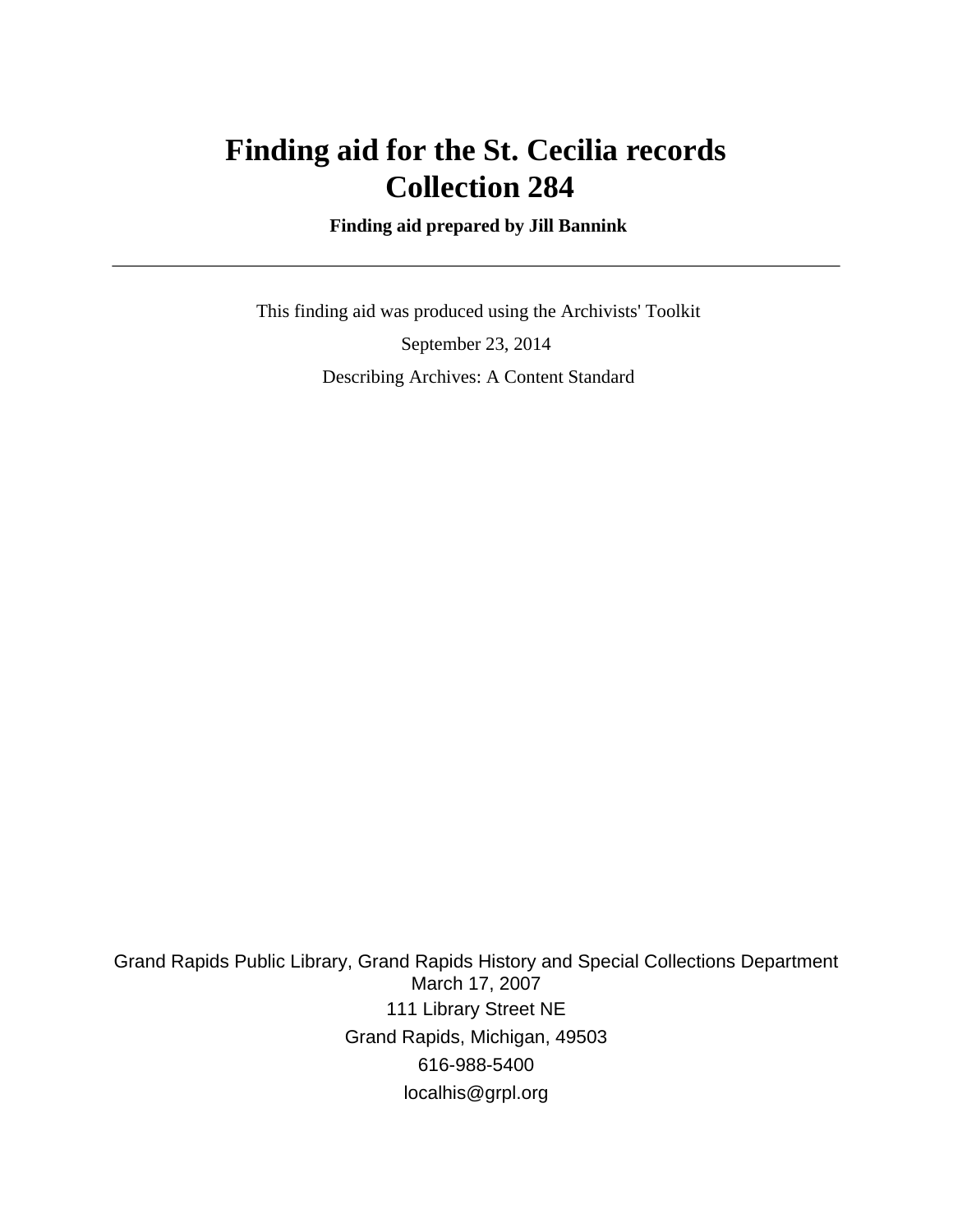# **Table of Contents**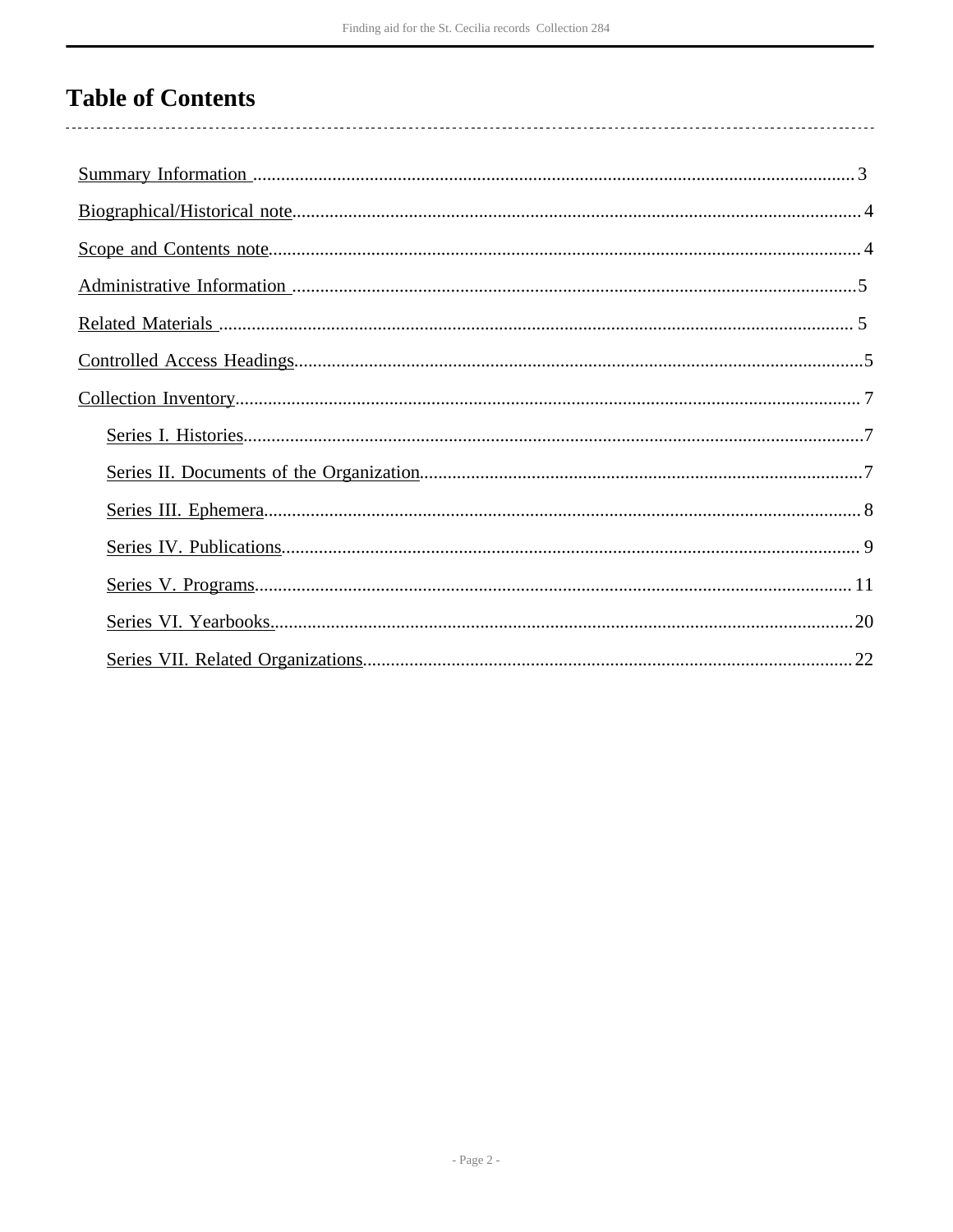# <span id="page-2-0"></span>**Summary Information**

| <b>Repository</b> | Grand Rapids Public Library, Grand Rapids History and Special<br><b>Collections Department</b>                                                                                                                                                                                                                                                                                                                                                                                                                                                                                                                                                                                                                 |
|-------------------|----------------------------------------------------------------------------------------------------------------------------------------------------------------------------------------------------------------------------------------------------------------------------------------------------------------------------------------------------------------------------------------------------------------------------------------------------------------------------------------------------------------------------------------------------------------------------------------------------------------------------------------------------------------------------------------------------------------|
| <b>Title</b>      | St. Cecilia Society records                                                                                                                                                                                                                                                                                                                                                                                                                                                                                                                                                                                                                                                                                    |
| Date [inclusive]  | 1889-1982                                                                                                                                                                                                                                                                                                                                                                                                                                                                                                                                                                                                                                                                                                      |
| <b>Extent</b>     | 1.8 Linear feet Three boxes                                                                                                                                                                                                                                                                                                                                                                                                                                                                                                                                                                                                                                                                                    |
| Language          | English                                                                                                                                                                                                                                                                                                                                                                                                                                                                                                                                                                                                                                                                                                        |
| <b>Abstract</b>   | St. Cecilia Music Center (formerly known as St. Cecilia Society) is a<br>non-profit organization that advances the appreciation of music in Grand<br>Rapids, Michigan. St. Cecilia was formed in 1883 and is considered the<br>'mother of the arts' in Grand Rapids. This is a devised collection which<br>brings together miscellaneous accessions and found items relating to<br>the organization. The bulk of the collection consists of programs and<br>yearbooks. A few other periodicals and other documents are included.<br>This collection does not constitute the official archives of the organization,<br>although some of the items were recieved from St. Cecilia or from<br>individual members. |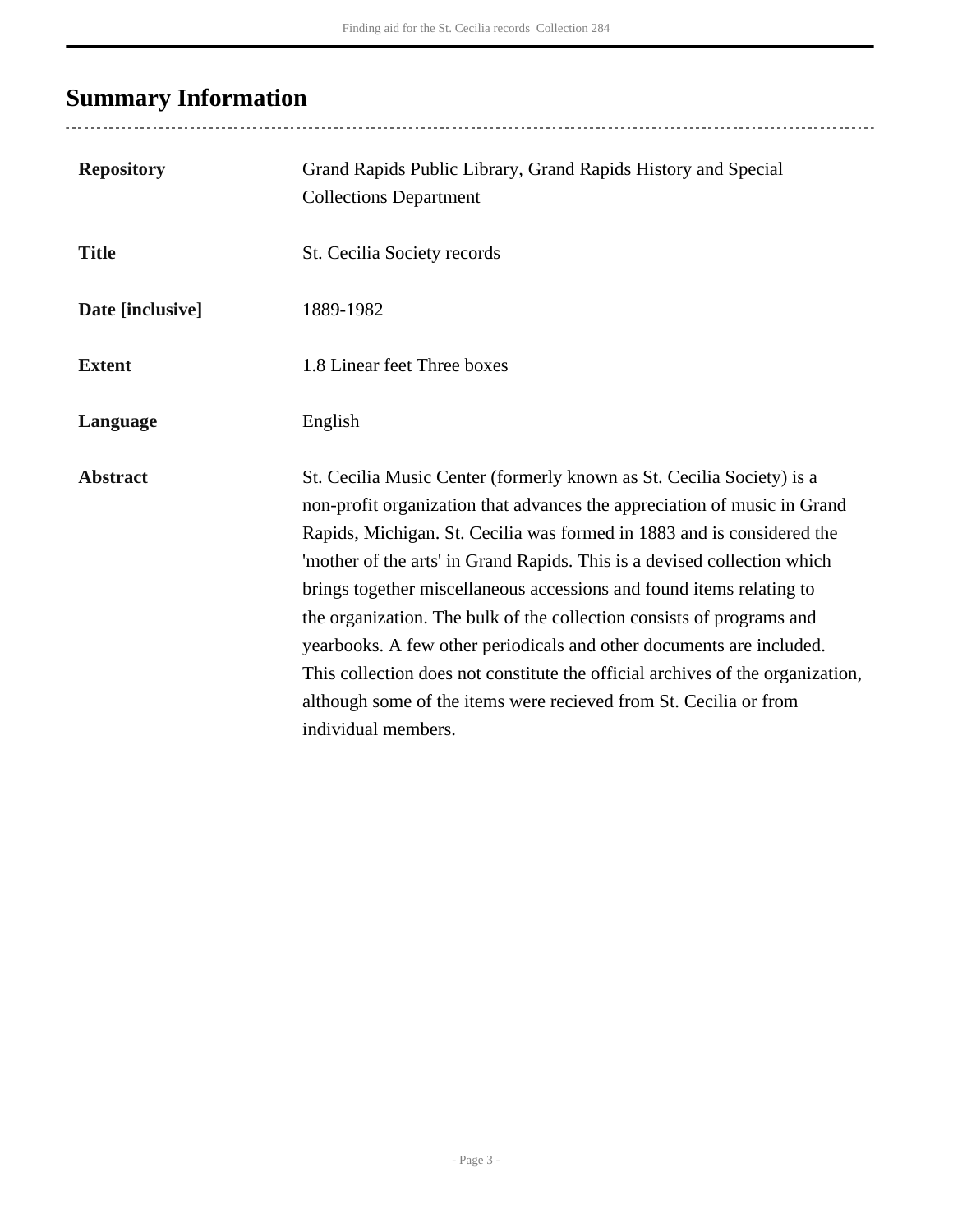## <span id="page-3-0"></span>**Biographical/Historical note**

In 1883, Grand Rapids woman Ella Pierce decided to establish a music society and gathered eight of her friends to hold the first meeting on September 7 of that year. These nine women formed a society to advance musical culture and they proclaimed that the society "was on broad lines, free from selfish interests, devoted to musical improvement and the development of the art in the community." The name St. Cecilia was chosen because she is the patron saint of music. By the end of the first year, the society had 100 members. During the first ten years, meetings were held in various rented rooms throughout the city, including at the Ladies' Literary Club. In the seventh year, the society began bringing wellknown artists to Grand Rapids, and only members could attend the concerts. This significantly increased membership, and society members decided they needed a building that could house their growing numbers and that was designed specifically for musical performances.

In May 1892, the society purchased land on Ransom and on November 1893 work began on the building that was designed by Chicago architect Henry Ives Cobb. A dedication ceremony took place on June 19, 1894 and the mayor and local dignitaries were in attendance. Over ten percent of the population turned out to tour the new building. Women took an active role in fundraising for construction, and this building was the first building to be built and owned by women dedicated to music. Also, in 1895, Frederick S. Church, a famous New York artist and Grand Rapids native, designed a stained glass window that pictured Saint Cecilia. The window hangs on the building's south wall. In 1971, the building was listed on the National Register of Historic Places.

St. Cecilia Music Society is considered the "mother of the arts" in Grand Rapids. In 1916 and 1917 the society gave free Sunday concerts, and the audience often sang along with the music, providing an escape from the uncertainty and violence of World War I. These free concerts led to the idea of establishing an orchestra, which would later become the Grand Rapids Symphony.

The society also featured famous musicians still early in their careers, such as English pianist Myra Hess. Since its beginning, the society gave new, unrecognized musicians a chance to be heard. This emphasis on the talents of youth have led to the creation of St. Cecilia Music Society's youth choirs, youth orchestra and youth band. These programs are especially important at a time when budget cuts are forcing schools to reduce funding to music programs. In 2003, the society celebrated its 120th birthday through performances by the Grand Rapids Ballet Company, Opera Grand Rapids, the Grand Rapids Symphony and the Civic Theatre. All of these organizations can trace their beginnings back to St. Cecilia Music Society.

## <span id="page-3-1"></span>**Scope and Contents note**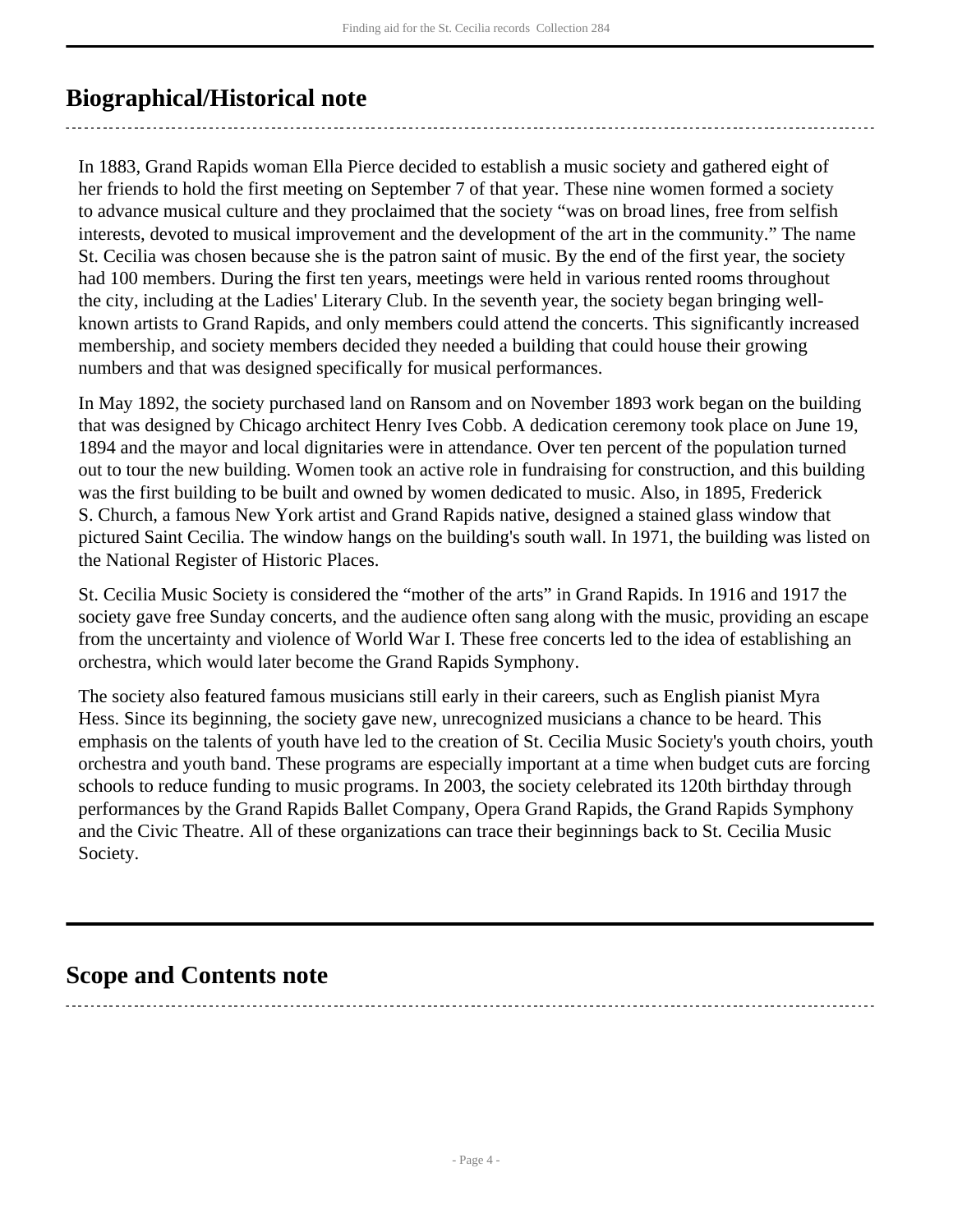The bulk of this collection is formed from accession 1986.137 unless otherwise noted. Most of this collection is St. Cecilia Society programs and yearbooks. The programs span from the 1880s to the 1980s and the yearbooks range from 1893 to 1968.

The collection's strength is the the wide date range of material that allows one to track basic organizational changes throughout the years, though there is little information available after the 1980's. A weakness of the collection is the limited amount of history on the organization. Apart from the 1895 booklet on the new building, a few newspaper clippings from the 1950's and the 1985 press releases, there is no further information on the history of the organization and how it dealt with challenges such as debt, the Depression or urban renewal. There is also very little biographical information on society members. The society has its own archives and further information on these subjects may be found there.

## <span id="page-4-0"></span>**Administrative Information**

## **Publication Information**

Grand Rapids Public Library, Grand Rapids History and Special Collections Department March 17, 2007

## **Immediate Source of Acquisition note**

Various and unknown donors. Accession numbers 1986.137, 1986.328 and unknown.

## <span id="page-4-1"></span>**Related Materials**

### **Related Archival Materials note**

See also the St. Cecilia Music Society archives, located at St. Cecilia Music Society

## <span id="page-4-2"></span>**Controlled Access Headings**

**Corporate Name(s)**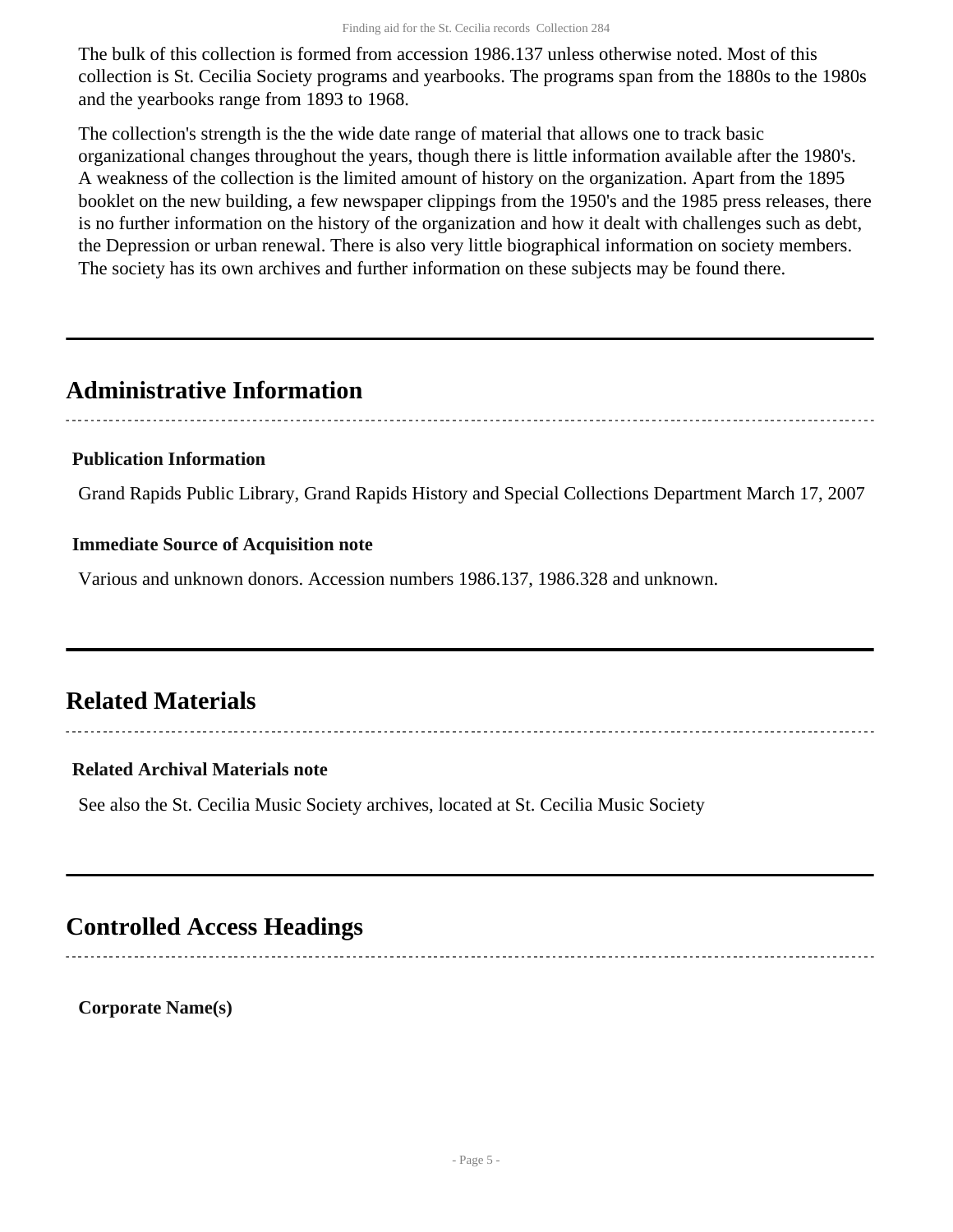- St. Cecilia Music Center. (Grand Rapids, Mich.)
- St. Cecilia Society. (Grand Rapids, Mich.)

## **Geographic Name(s)**

• Grand Rapids (Mich.) -- History

### **Subject(s)**

- Music -- Michigan -- Grand Rapids
- Music -- Societies, etc.
- Performing arts -- Michigan -- Grand Rapids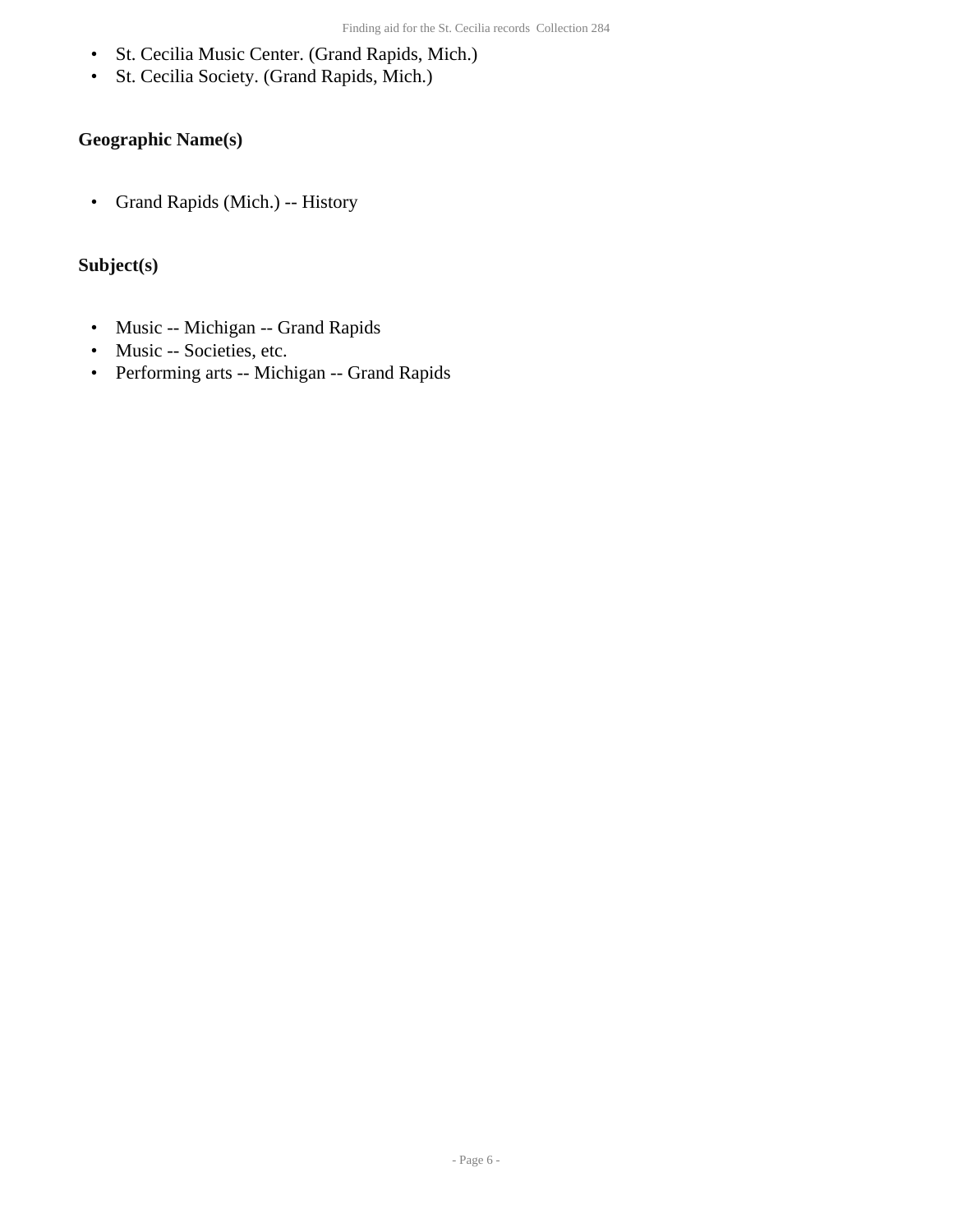## <span id="page-6-0"></span>**Collection Inventory**

#### <span id="page-6-1"></span>**Series I. Histories**

#### **Scope and Contents note**

This series includes an 1895 booklet on the new building, a history of Camp Roger, and a 2003 invitation to St. Cecilia's 120th birthday celebration.

<span id="page-6-2"></span>

|                                                                                                                                 | <b>Box</b>   | Folder        |
|---------------------------------------------------------------------------------------------------------------------------------|--------------|---------------|
| Camp Roger: Yesterday, Today and Tomorrow. The story of the St.<br>Mark's Pro-Cathedral Camp on Little Bostwick Lake, Mi. 1925. | $\mathbf{1}$ | 3             |
| St. Cecilia [1895 booklet on new building, with interior images.]                                                               | $\mathbf{1}$ | 4             |
| 1883-2003. It's our birthday  and we're having  a party! Nov. 17, 2003<br>[invitation] 00.[4071].1                              | $\mathbf{1}$ | 58            |
| <b>Series II. Documents of the Organization</b>                                                                                 |              |               |
| <b>Scope and Contents note</b>                                                                                                  |              |               |
| These business documents include an 1893 statement of finances for the building fund and an 1898-1899<br>outline of work.       |              |               |
|                                                                                                                                 | <b>Box</b>   | <b>Folder</b> |
| Statement of the Financial Condition of the Building Fund of the St.<br>Cecilia Society of Grand Rapids, Mich. June 22, 1893.   | $\mathbf{1}$ | 5             |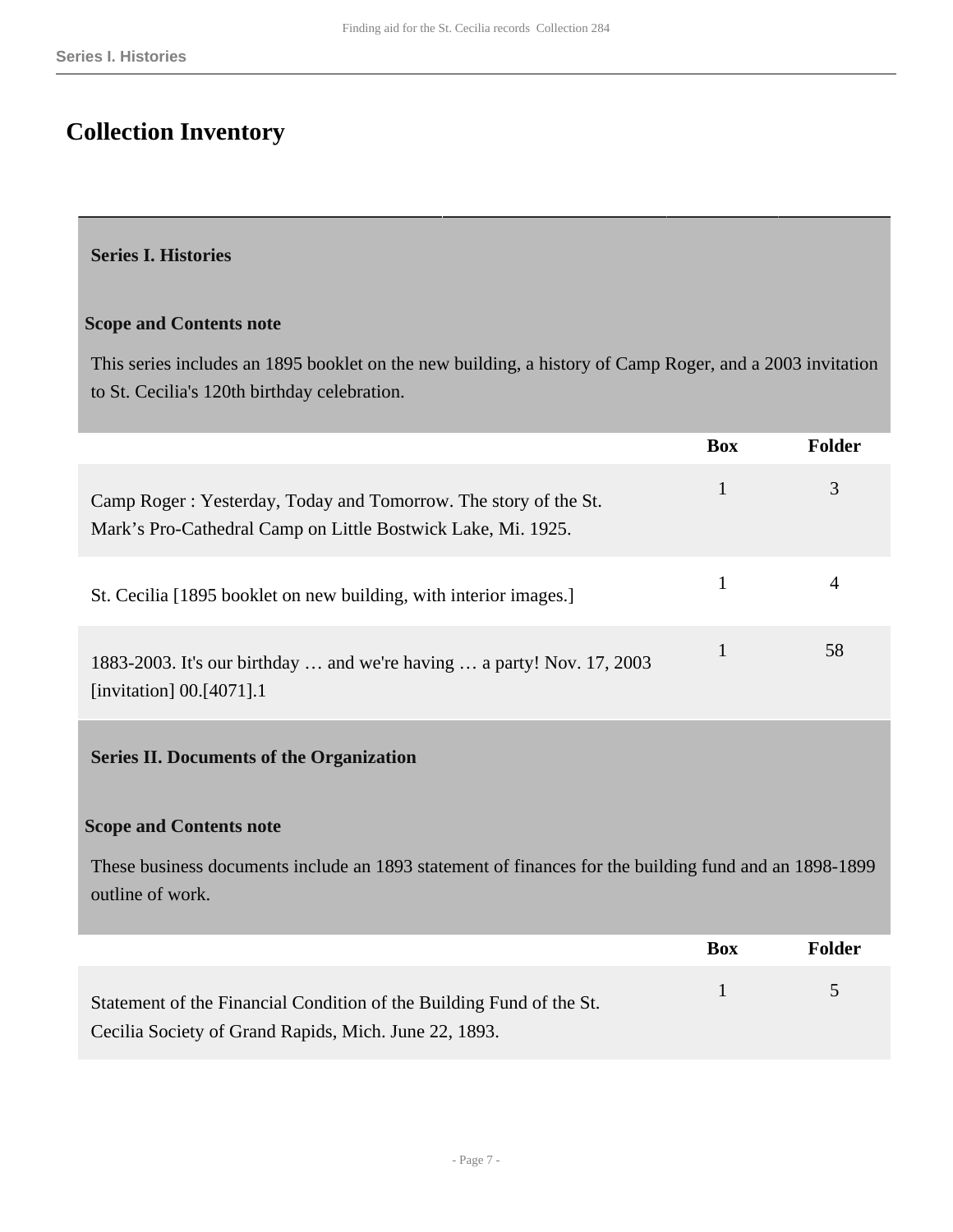| Outline of Work for 1898-1899. |  |
|--------------------------------|--|

### <span id="page-7-0"></span>**Series III. Ephemera**

### **Scope and Contents note**

This series includes two 1893 calenders, newspaper clippings from the 1950s which document St. Cecilia's 75th and 79th anniversary celebrations, and flyers on Camp Roger and St. Cecilia's Day.

#### **Calendars**

|                                                                                                   | <b>Box</b>   | Folder         |
|---------------------------------------------------------------------------------------------------|--------------|----------------|
| 1893 calendar [Daily Quotes] Compiled for the Benefit of the building<br>fund by Twenty Number 5. | $\mathbf{1}$ | $\mathbf{1}$   |
| <b>Clippings (Additional clippings accompany programs)</b>                                        |              |                |
|                                                                                                   | <b>Box</b>   | Folder         |
| Clippings from the 1950s, includes articles on the 75th and 79th<br>anniversary of the Society.   | $\mathbf{1}$ | 7              |
| <b>Flyers</b>                                                                                     |              |                |
|                                                                                                   | <b>Box</b>   | <b>Folder</b>  |
| Camp Roger, on Little Bostwick Lake, 14th Season, July/Aug. 1926.                                 | $\mathbf{1}$ | $\overline{2}$ |
| The St. Cecilia Spoon, Nov. 22, n.d.                                                              | $\mathbf{1}$ | 8              |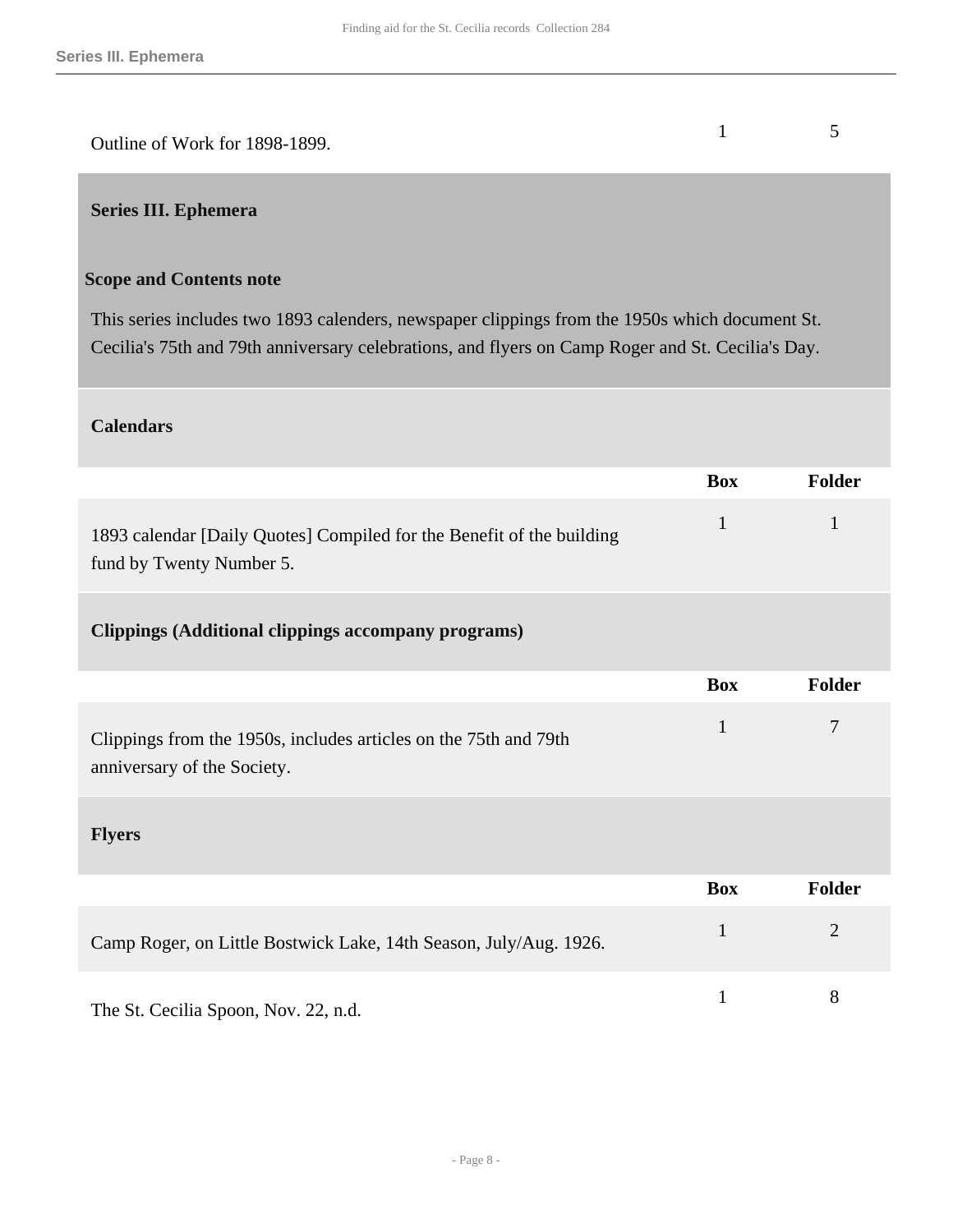### <span id="page-8-0"></span>**Series IV. Publications**

#### **Scope and Contents note**

The publications in this series are the 1896 Music and Drama periodical, the 1953 Newsy Notes, and the 1954 to 1959 Season periodical. Also included is a 1913 book titled What is a Symphony?

### **Periodicals**

#### **Music and Drama**

|                             | Box          | Folder |
|-----------------------------|--------------|--------|
| v. 1, no. 4, Jan.-Feb. 1896 | $\mathbf{1}$ | 54     |
| v. 1, no. 6, Apr.           | $\mathbf{1}$ | 54     |
| v. 1, no. 7, May            | $\mathbf{1}$ | 54     |
| <b>Newsy Notes</b>          |              |        |
|                             | <b>Box</b>   | Folder |
| 71st Season Oct. 1953       | $\mathbf{1}$ | 55     |
| 71st Season Nov. 1953       | $\mathbf{1}$ | 55     |
| 71st Season Feb. 1954       | $\mathbf{1}$ | 55     |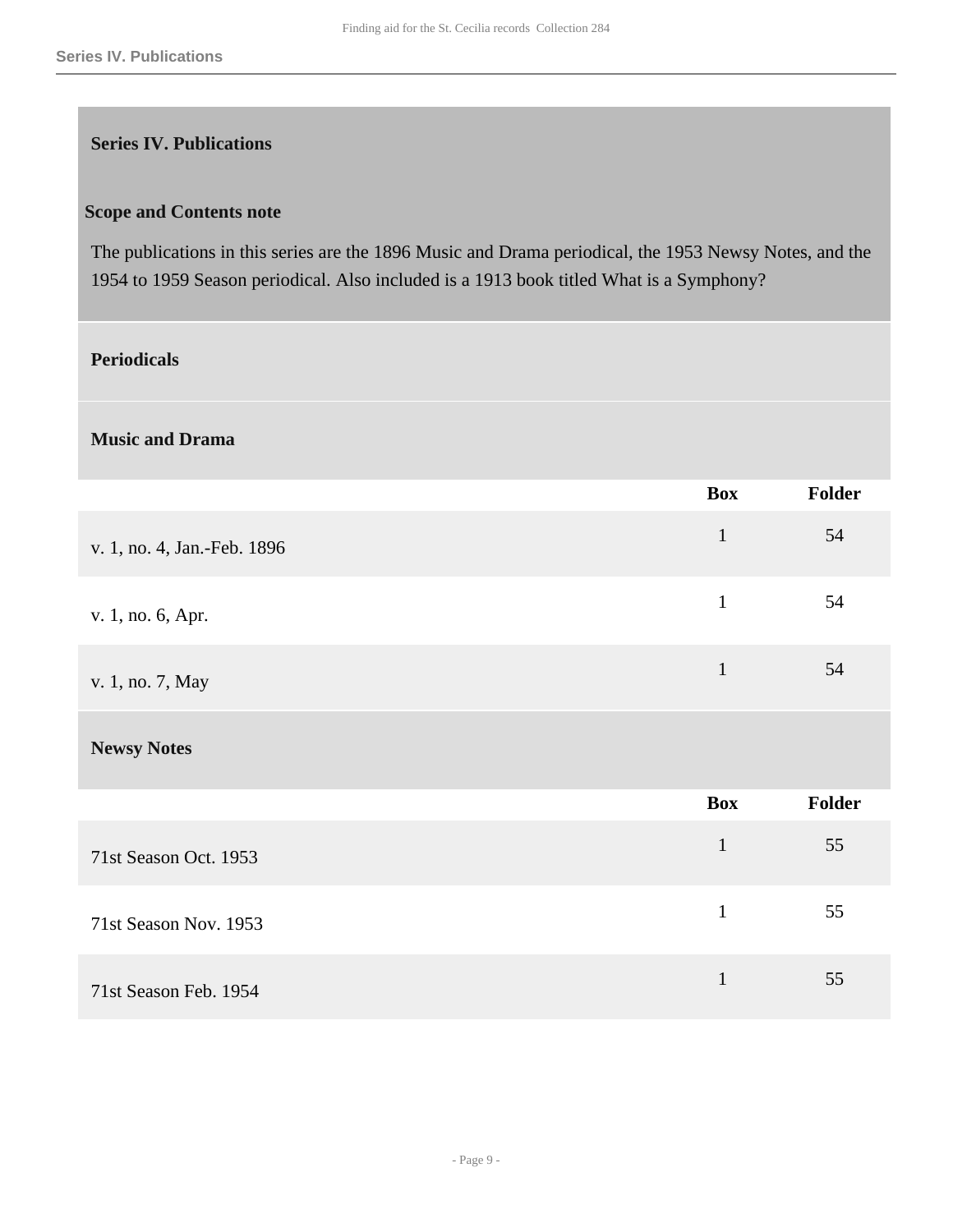### **Season**

|                                                      | <b>Box</b>   | Folder |
|------------------------------------------------------|--------------|--------|
| 72nd President's Message, [Sept. 1954]               | $\mathbf{1}$ | 56     |
| 72nd v. 5, no. 2. [Member List]                      | $\mathbf{1}$ | 56     |
| 72nd v. 5, no. 3.                                    | $\mathbf{1}$ | 56     |
| 72nd v. 5, no. 4, Jan. 1955                          | $\mathbf{1}$ | 56     |
| 72nd. V. 5, no. 5, Feb. 1955                         | $\mathbf{1}$ | 56     |
| 72nd, v. 5, no. 6, Mar. 1955                         | $\mathbf{1}$ | 56     |
| 73rd, v. 6, no. 2, Nov. 1955 [Member List]           | $\mathbf 1$  | 56     |
| 74th, v. 7, no. 1, Oct. 1956                         | $\mathbf{1}$ | 56     |
| 74th, v. 7, no. 2, Nov. 1956 [Member List]           | $\mathbf 1$  | 56     |
| 75th, v, 8, no. 2, Nov. 1957 [Member List], clipping | $\mathbf{1}$ | 56     |
| 75th, Diamond Anniversary. v. 9, no. 1, Oct. 1958    | $\mathbf{1}$ | 56     |
| 76th, v. 10, no. 2, Nov. 1959                        | $\mathbf{1}$ | 56     |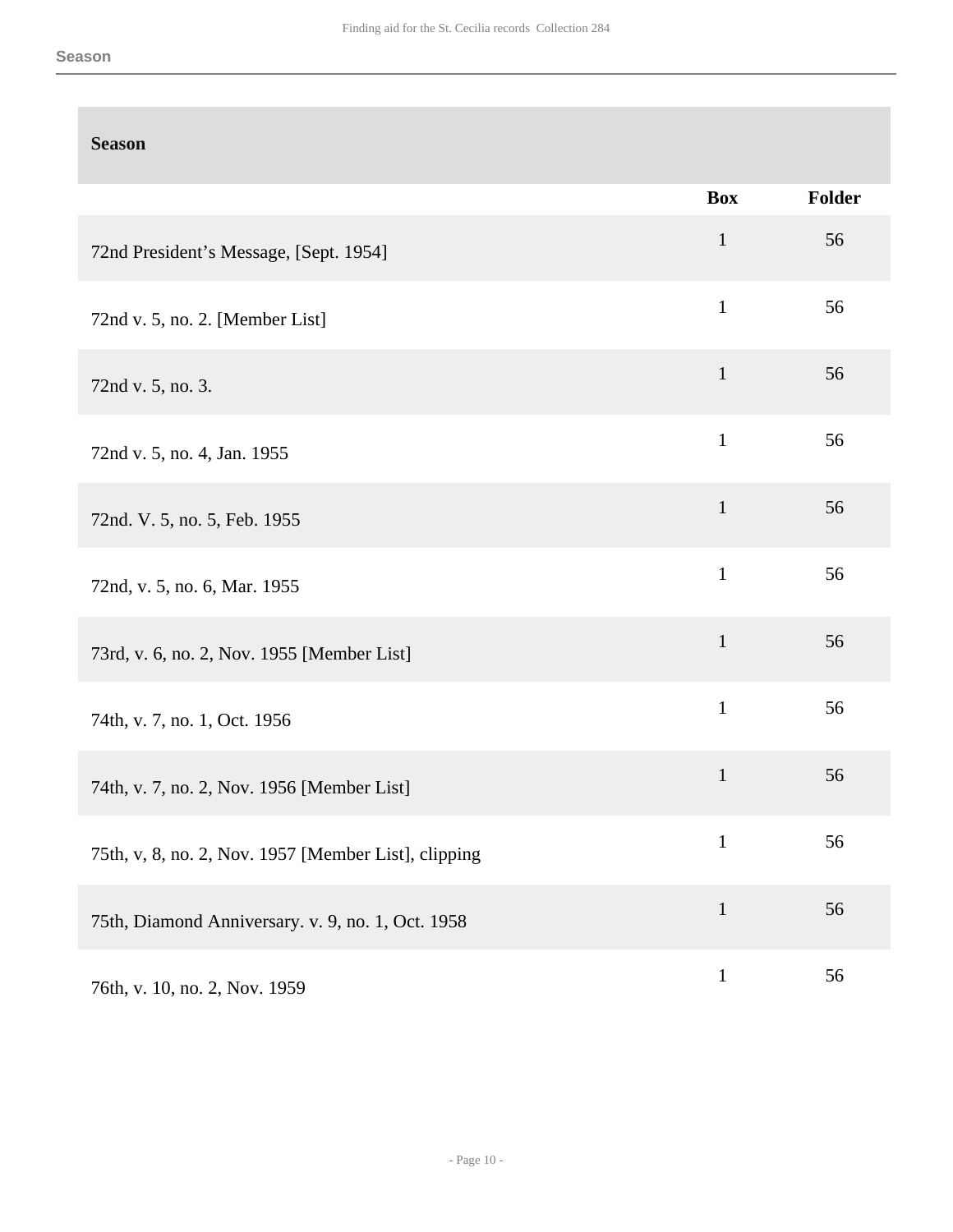#### **Soundings.**

|                                                                                                  | <b>Box</b> | Folder |
|--------------------------------------------------------------------------------------------------|------------|--------|
| v. 111, no. 3, July 1999 (2007.079)                                                              |            | 56.5   |
| What is a Symphony?/ by Cornelia R. Hopkins. G.R.: Saint Cecilia<br>Society, 1913. (00.[3169].1) |            | 57     |

#### <span id="page-10-0"></span>**Series V. Programs**

#### **Scope and Contents note**

Programs make up the bulk of this collection, and they range from the 1880s to the 1980s. Some of the programs in the 1950s and 1960s have personal notes on them describing the musicians and the performances. Also included are press releases for the 1985 addition to the St. Cecilia building, and these papers include a brief history of the organization.

#### **Undated**

|                                                                        | <b>Box</b> | Folder |
|------------------------------------------------------------------------|------------|--------|
| President's Day, Apr. 27th, n.d. [Invitation on cover]                 | 1          | 8      |
| Song Recital, by Mr. Albert Gerard-Thiers. n.d.                        |            | 8      |
| Songs of all Nations. St. Cecilia Auditorium, Mar. 22 and 23, n.d. (2) |            | 8      |
| 1881-1890                                                              |            |        |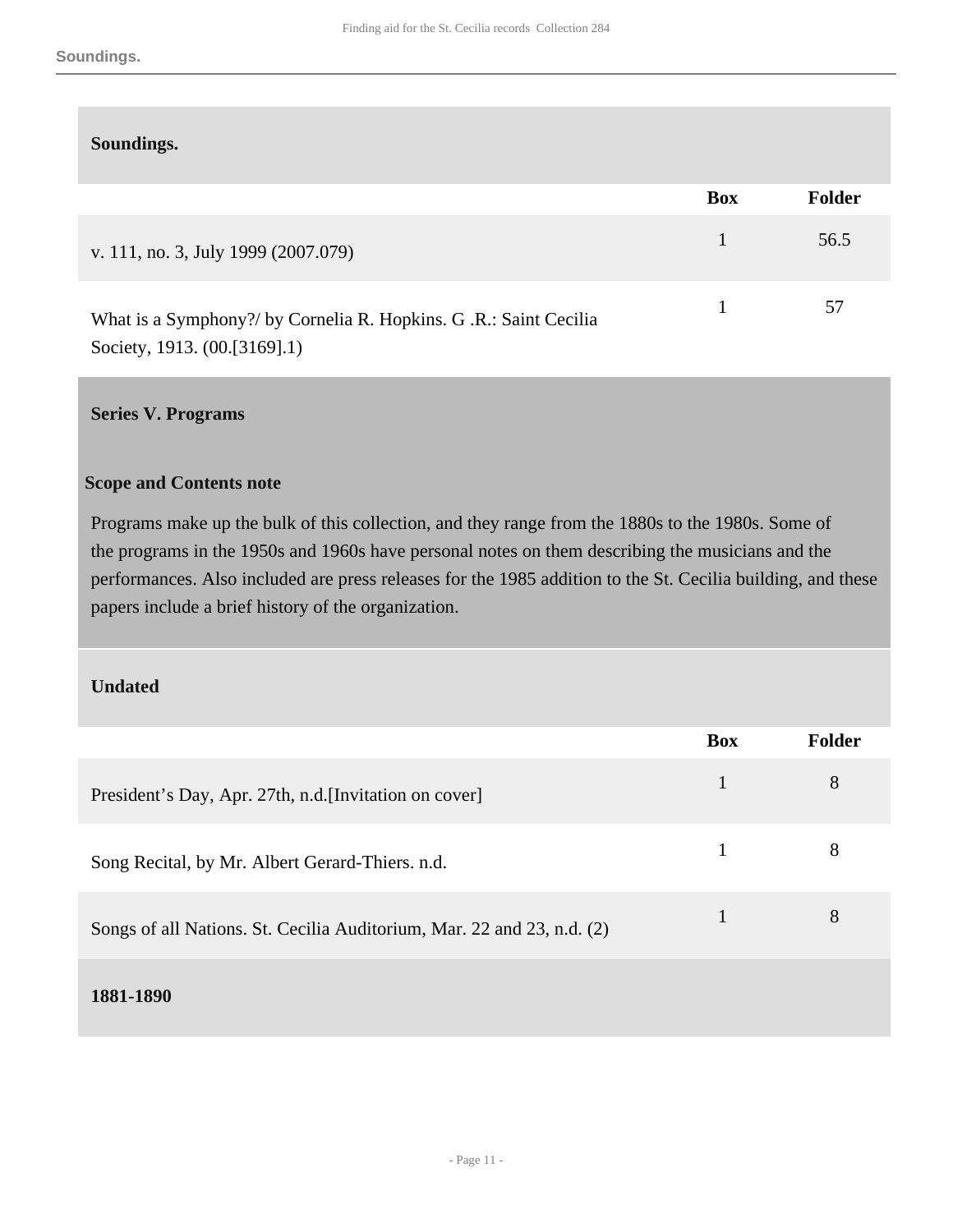|                                                                        | <b>Box</b> | Folder |
|------------------------------------------------------------------------|------------|--------|
| Musicale". Jan. 21, 1884. 1998.032, 5/24/2002 [Card split in 2 pieces] |            | 9      |
| 1889/90? Program Grand Concert, Liberati. N.d. [No St. Cecilia ID. Ca. |            | 10     |

1889/90? F.J. Schwankovsky Music House, 23 Monroe Ave. ads]

### **1891-1900**

|                                                                                                | <b>Box</b>   | <b>Folder</b> |
|------------------------------------------------------------------------------------------------|--------------|---------------|
|                                                                                                |              |               |
| 8th Artist Recital, Feb. 20, 1891                                                              | $\mathbf{1}$ | 11            |
| Themes from Shakespeare, Oct. 30, 1891                                                         | $\mathbf{1}$ | 11            |
| German Music, Jan. 22, 1892                                                                    | $\mathbf{1}$ | 13            |
| [Member Program] Mar. 4, 1892                                                                  | $\mathbf{1}$ | 13            |
| 16th Artist Recital. Song Recital by Mrs. Corinne Moore Lawson of<br>Cincinnati, Jan. 11, 1893 | $\mathbf{1}$ | 14            |
| 21st Artist Recital. Chopin Recital, by Vladimir De Pachmann, Jan. 29,<br>1894.                | $\mathbf{1}$ | 15            |
| Students' Day, Mar. 16, 1894                                                                   | $\mathbf{1}$ | 15            |
| [Member program], Oct. 19, 1894                                                                | $\mathbf{1}$ | 15            |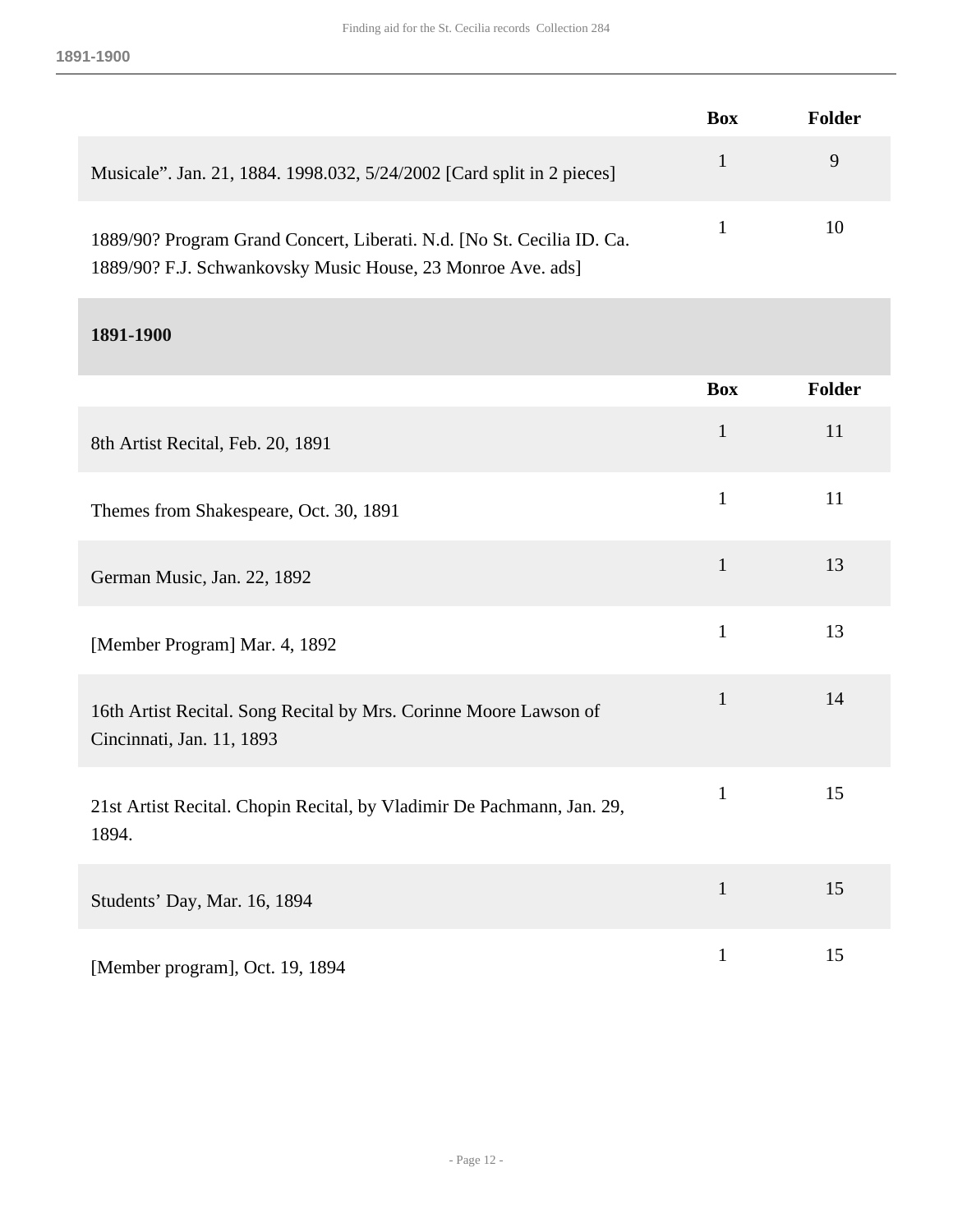| Majestic Reception Concert and Ball, Dec. 5, 1984                                                                                                                                                                   | $\mathbf{1}$ | 15 |
|---------------------------------------------------------------------------------------------------------------------------------------------------------------------------------------------------------------------|--------------|----|
| 1894 Dedication Program: Dedication of the St. Cecilia, June 19, 1894<br>(2)00.[3498].1                                                                                                                             | $\mathbf{1}$ | 12 |
| Programme of Piano Recital given by Mr. E.A.MacDowell, Jan. 21, 1895                                                                                                                                                | $\mathbf{1}$ | 16 |
| Dedication and Presentation of a Saint Cecilia Window, In Memory of<br>Emma Lyon Greeson, from Mrs. T.H. Lyon and Wm. A. Greeson. The<br>design from the hand of the Artist and Friend, F.S. Church, Oct. 11, 1895. | $\mathbf{1}$ | 16 |
| Sable Symposium of St. Cecilia's at the St. Cecilia, May 23, 1895.(3)                                                                                                                                               | $\mathbf{1}$ | 17 |
| Artist Recital. Jan. 15, 1896                                                                                                                                                                                       | $\mathbf{1}$ | 18 |
| Idealized Dance Form, Oct. 30, 1896.                                                                                                                                                                                | $\mathbf{1}$ | 18 |
| Artist Recital. Nov. 6, 1896.                                                                                                                                                                                       | $\mathbf{1}$ | 18 |
| Yale Glee, Banjo, and Mandolin Clubs Concert. Dec. 29, 1896. (00.<br>$[3499]$ .1)                                                                                                                                   | $\mathbf{1}$ | 18 |
| Opera Carmen / by George Bizet. Feb. 19, 1897                                                                                                                                                                       | $\mathbf{1}$ | 19 |
| [Members Recital] Oct. 7, 1898                                                                                                                                                                                      | $\mathbf{1}$ | 20 |
| Shakespeare Song Recital. Nov. 18, 1898                                                                                                                                                                             | $\mathbf{1}$ | 20 |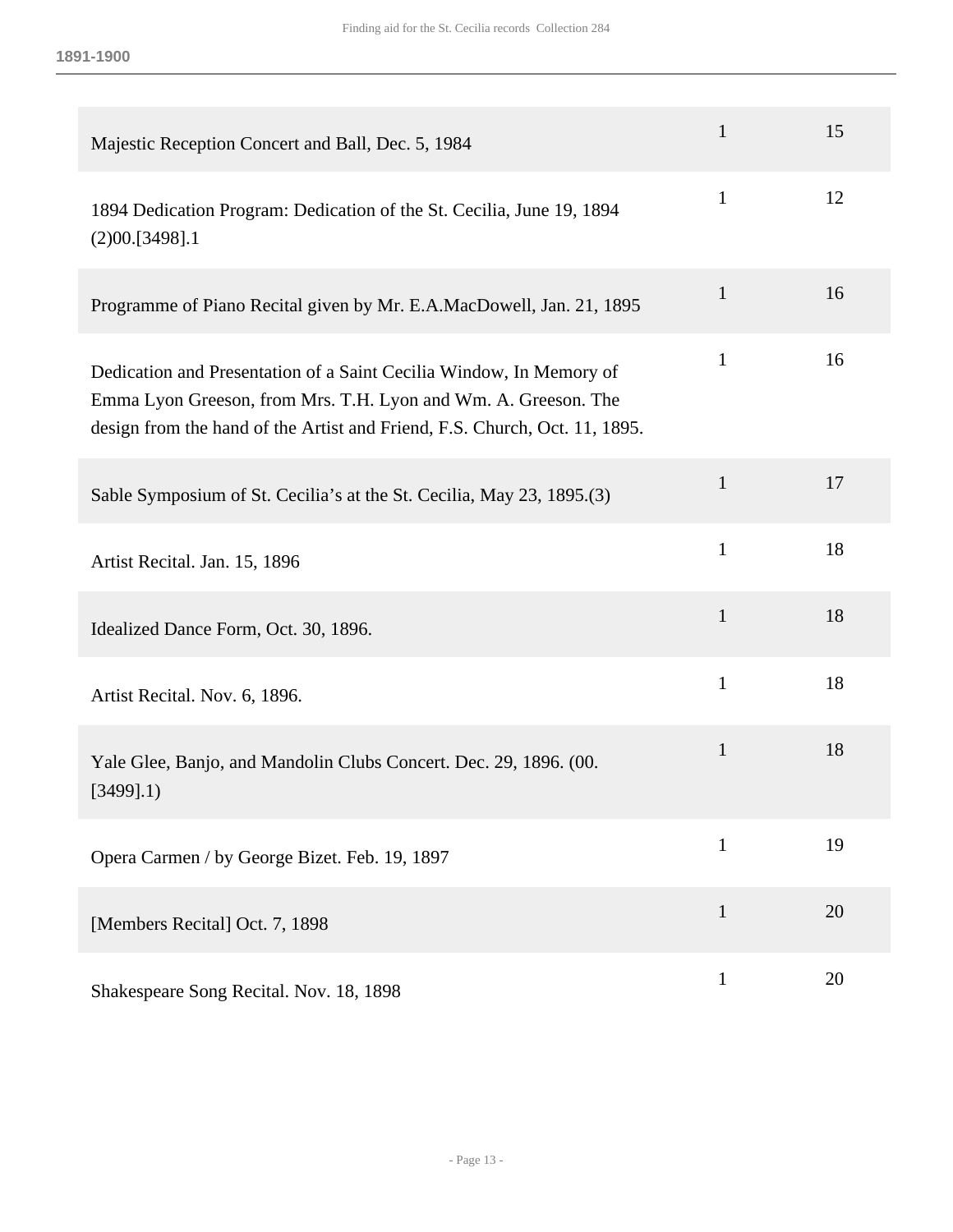| Benefit Recital by Edward MacDowell. Feb. 6, 1899.                                               | $\mathbf{1}$ | 21     |
|--------------------------------------------------------------------------------------------------|--------------|--------|
| 1901-1910                                                                                        |              |        |
|                                                                                                  | <b>Box</b>   | Folder |
| 44th Artist Recital, Oct. 16, 1902                                                               | $\mathbf{1}$ | 22     |
| Stories of the Child Jesus, Dec. 12, 1902                                                        | $\mathbf{1}$ | 22     |
| 45th Artist Recital, Feb. 26, 1903                                                               | $\mathbf{1}$ | 23     |
| The Season's Festival Dance. Given under the direction of Miss Calla<br>Travis, Apr. 24-25, 1903 | $\mathbf{1}$ | 23     |
| Shakespeare Recital, Nov. 30, 1906                                                               | $\mathbf{1}$ | 24     |
| Toy Shop Opera Feb. 27, 1906 (00.[3496].1)                                                       | $\mathbf{1}$ | 25     |
| The Toastmaster. May 6, 1910 (00.[3497].1)                                                       | $\mathbf{1}$ | 26     |
| 1911-1920                                                                                        |              |        |
|                                                                                                  | <b>Box</b>   | Folder |

| Concern for benefit of Red Cross and War Relief, Aug. 2, 1917. |            | 27            |
|----------------------------------------------------------------|------------|---------------|
| 1921-1930                                                      |            |               |
|                                                                | <b>Box</b> | <b>Folder</b> |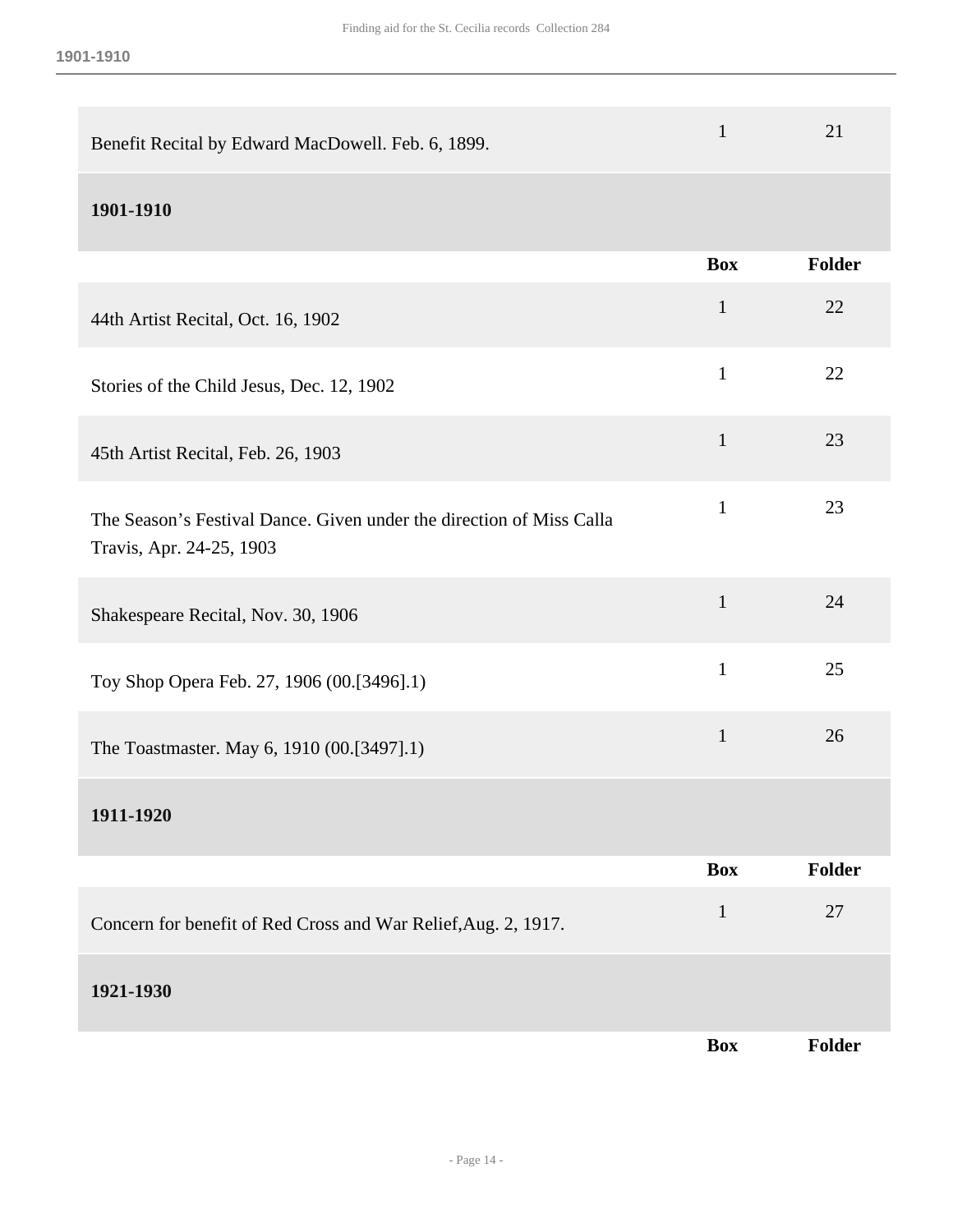| Artists' Recital, Dec. 1, 1922                                                           | $\mathbf{1}$ | 28            |
|------------------------------------------------------------------------------------------|--------------|---------------|
| Golden Anniversary Program, Apr. 14, 1923                                                | $\mathbf{1}$ | 29            |
| Requests Day, May 4, 1923 (2)                                                            | $\mathbf{1}$ | 29            |
| Annual Flower day, Feb. 6, 1925.                                                         | $\mathbf{1}$ | 30            |
| St. Mark's Choir presents the Pirates of Penzance, Benefit Camp Roger,<br>Apr. 17, 1926. | $\mathbf{1}$ | 31            |
| First St. Cecilia Friday Morning Musical, Oct. 25, 1929.                                 | $\mathbf{1}$ | 32            |
| Friday Morning Musicale: Early Forms of Music, Nov. 8, 1929                              | $\mathbf{1}$ | 32            |
| 761st Program, Nov. 29, 1929                                                             | $\mathbf{1}$ | 32            |
| Chopin, Schubert, Schumann and Mendelssohn, Dec. 6, 1929                                 | $\mathbf{1}$ | 32            |
| Artist Recital. Oscar Seagle, Baritone, Dec. 13, 1929                                    | $\mathbf{1}$ | 32            |
| 1931-1940                                                                                |              |               |
|                                                                                          | <b>Box</b>   | <b>Folder</b> |
| St. Mark's Choir presents the Pirates of Penzance, Benefit Camp Roger,<br>Apr. 30, 1932. | $\mathbf{1}$ | 33            |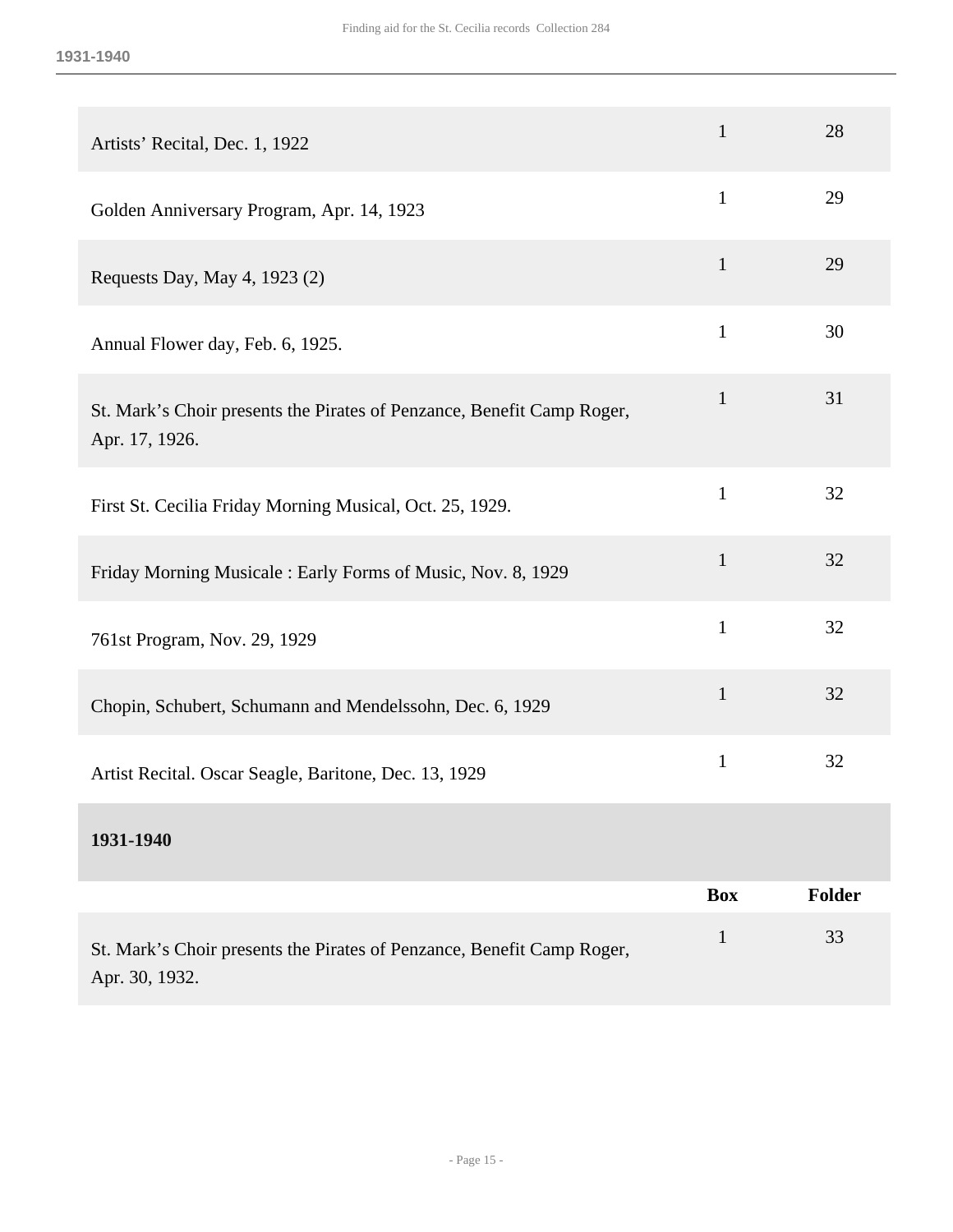| Artist Recital. Juliette Lippe. 781st Program, Oct. 21, 1932                                              | $\mathbf{1}$ | 33     |
|-----------------------------------------------------------------------------------------------------------|--------------|--------|
| 1941-1950                                                                                                 |              |        |
|                                                                                                           | <b>Box</b>   | Folder |
| Carol Silver, Pianist, Dec. 3, 1943.                                                                      | $\mathbf{1}$ | 35     |
| Violin Recital by Gilbert Ross, assisted at the piano by Helen Titus. Oct.<br>29, 1943.                   | $\mathbf{1}$ | 34     |
| [Members Program] Mar. 16, 1945.(3)                                                                       | $\mathbf{1}$ | 36     |
| St. Cecilia Chorus, Mrs. Henry J. Dotterweich, Director, Mrs. John Kremer,<br>Accompanist. Mar. 28, 1947. | $\mathbf{1}$ | 37     |
| Cathedral Choral Society, et al. Jan. 1, 1948.                                                            | $\mathbf{1}$ | 38     |
| 1951-1960                                                                                                 |              |        |
|                                                                                                           | <b>Box</b>   | Folder |
| 357th Artist Recital, Virginia MacWatters, Soprano, Eugene Bossart,<br>piano, Oct. 4, 1957.               | 1            | 39     |
| 358th Artist Recital, Camilla Heller Doppmann, cellist, William<br>Doppmann, pianist, Oct. 25, 1957       | $\mathbf{1}$ | 39     |
| 359 Artist Recital. Suzanne Bloch. Nov. 8, 1957.                                                          | $\mathbf 1$  | 39     |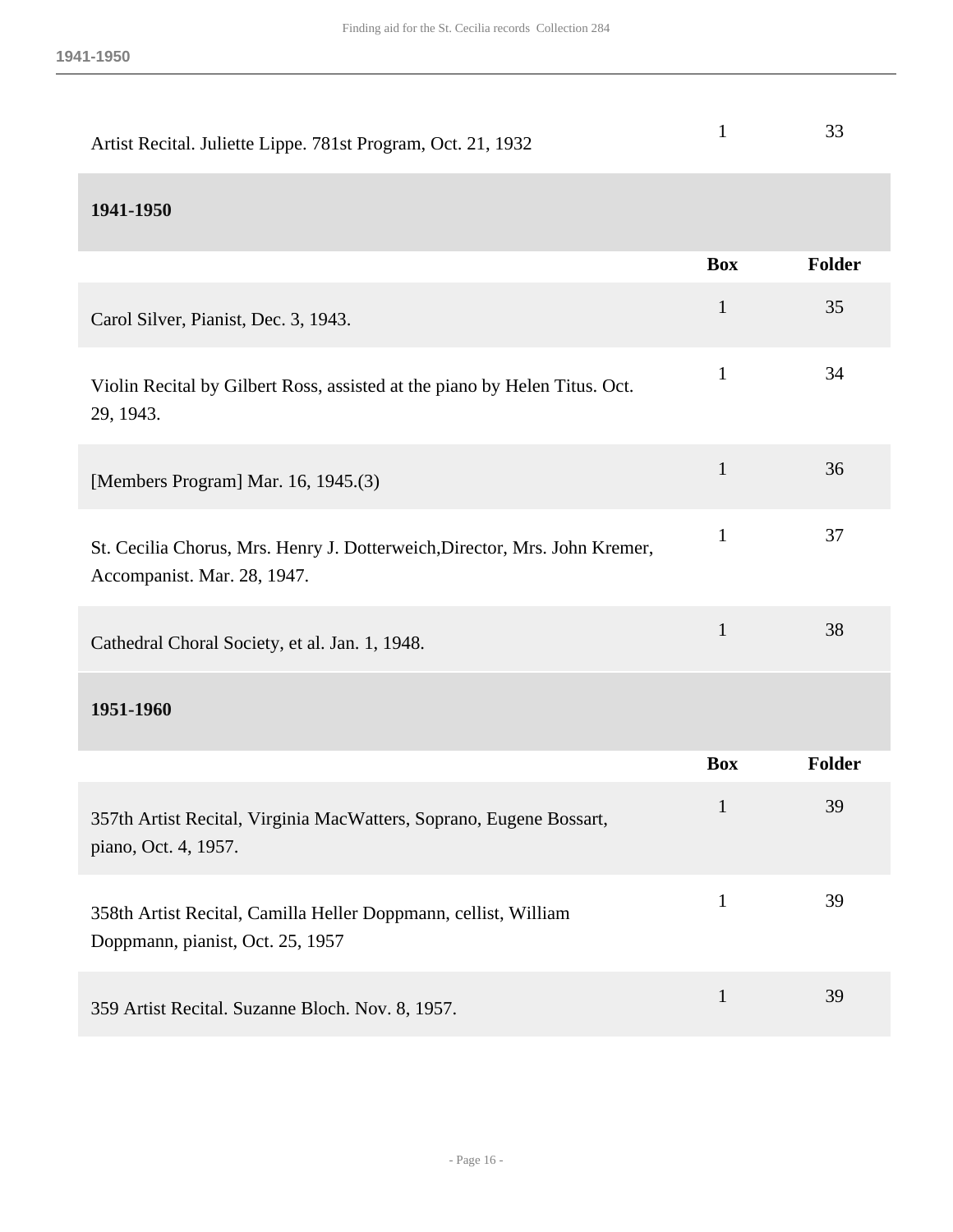| 360th Artist Recital, Sidney Foster, pianist, Nov. 22, 1957                                      | $\mathbf{1}$ | 39     |
|--------------------------------------------------------------------------------------------------|--------------|--------|
| Anniversary Program, 1883-1958                                                                   | $\mathbf{1}$ | 40     |
| Hollywood String Quartet, Feb. 28, 1958                                                          | $\mathbf{1}$ | 40     |
| Madrigal Singers of Michigan State Univ., Dec. 5, 1958                                           | $\mathbf{1}$ | 40     |
| 372nd Artist Recital, Robert Goldsand, pianist, Mar. 13, 1959                                    | $\mathbf{1}$ | 41     |
| William K. Boot, Pianist, Nov. 28, 1959                                                          | $\mathbf{1}$ | 41     |
| Brunetta Mazzolini, Soprano, Oct. 21, 1960                                                       | $\mathbf{1}$ | 42     |
|                                                                                                  |              |        |
| 1961-1970                                                                                        |              |        |
|                                                                                                  | <b>Box</b>   | Folder |
| Artists Program #385, Wallfisch Duo, Mar. 17, 1961                                               | $\mathbf{1}$ | 43     |
| Spring Luncheon and Program, Apr. 14, 1961. Charles Fisher and Eugene<br>Bossart. Includes Menu. | $\mathbf{1}$ | 43     |
| Artist Recital, Richard Miller, tenor, Oct. 13, 1961. Has clipping attached.                     | $\mathbf{1}$ | 43     |
| Harry Ray, pianist and The Kalamazoo String Quartet, Nov. 17, 1961.                              | $\mathbf{1}$ | 43     |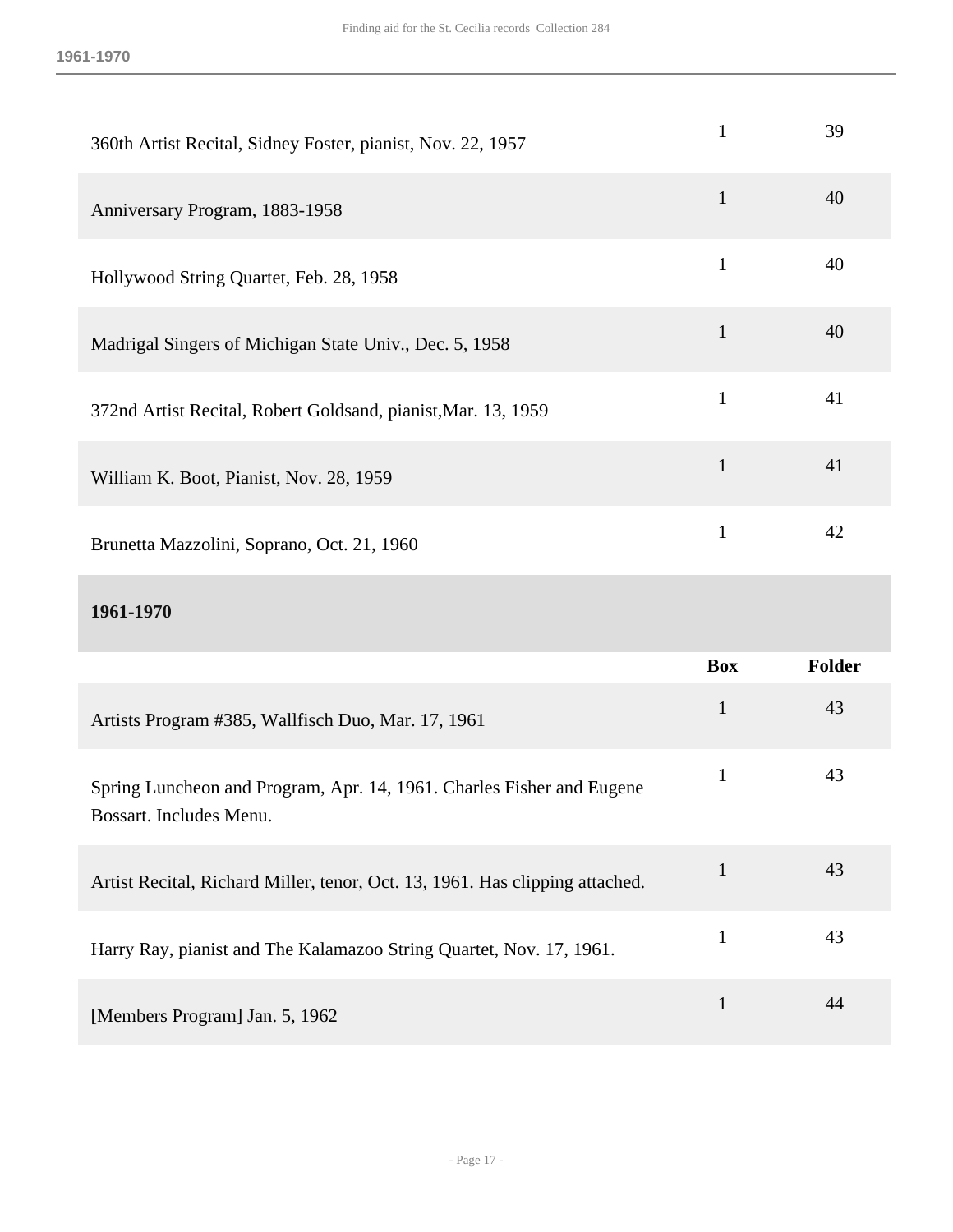| Manhattan Trio, Feb. 16, 1962                                                                                                     | 1            | 44 |
|-----------------------------------------------------------------------------------------------------------------------------------|--------------|----|
| Artist Program. Sakiki Kanamore, Soprano, Anthony Kooiker,<br>accompanist, Oct. 26, 1962. Has clipping.                           | $\mathbf{1}$ | 44 |
| Ralph Votapek, Winner of the Van Cliburn, Into. Quadrennial Piano<br>Competition, Nov 16, 1962. c. 1 existing / c. 2 P2005.035.37 | $\mathbf{1}$ | 44 |
| Artist Program. John Boyden, Baritone, Eugene Bossart, Accompanist,<br>Mar. 29, 1963                                              | $\mathbf{1}$ | 45 |
| Artist Program, Raymond Michalski, Basso, Oct. 16, 1964                                                                           | 1            | 46 |
| Artist Program, John Perry, Pianist, Nov. 13, 1964                                                                                | $\mathbf{1}$ | 46 |
| Souvenirs of the Saints  an evening of music and memories of the St.<br>Cecilia Society from 1883 to Nov. 6, 1964.                | 1            | 46 |
| Mrs. Ralph Sasser. Music - Mr. Washington versus Mr. Lincoln. Feb. 5,<br>1965.                                                    | $\mathbf{1}$ | 47 |
| Artist Program, Aiko Onishi, Pianist, Feb. 12, 1965. Clipping.                                                                    | $\mathbf{1}$ | 47 |
| Beaux Arts Trio of New York, Oct. 1, 1965.                                                                                        | $\mathbf{1}$ | 47 |
| The Turn of the Screw, Directed by Eric Weaver, Nov. 5-6, 1965.                                                                   | $\mathbf{1}$ | 47 |
| Members Program. Apr. 1, 1966.                                                                                                    | $\mathbf{1}$ | 48 |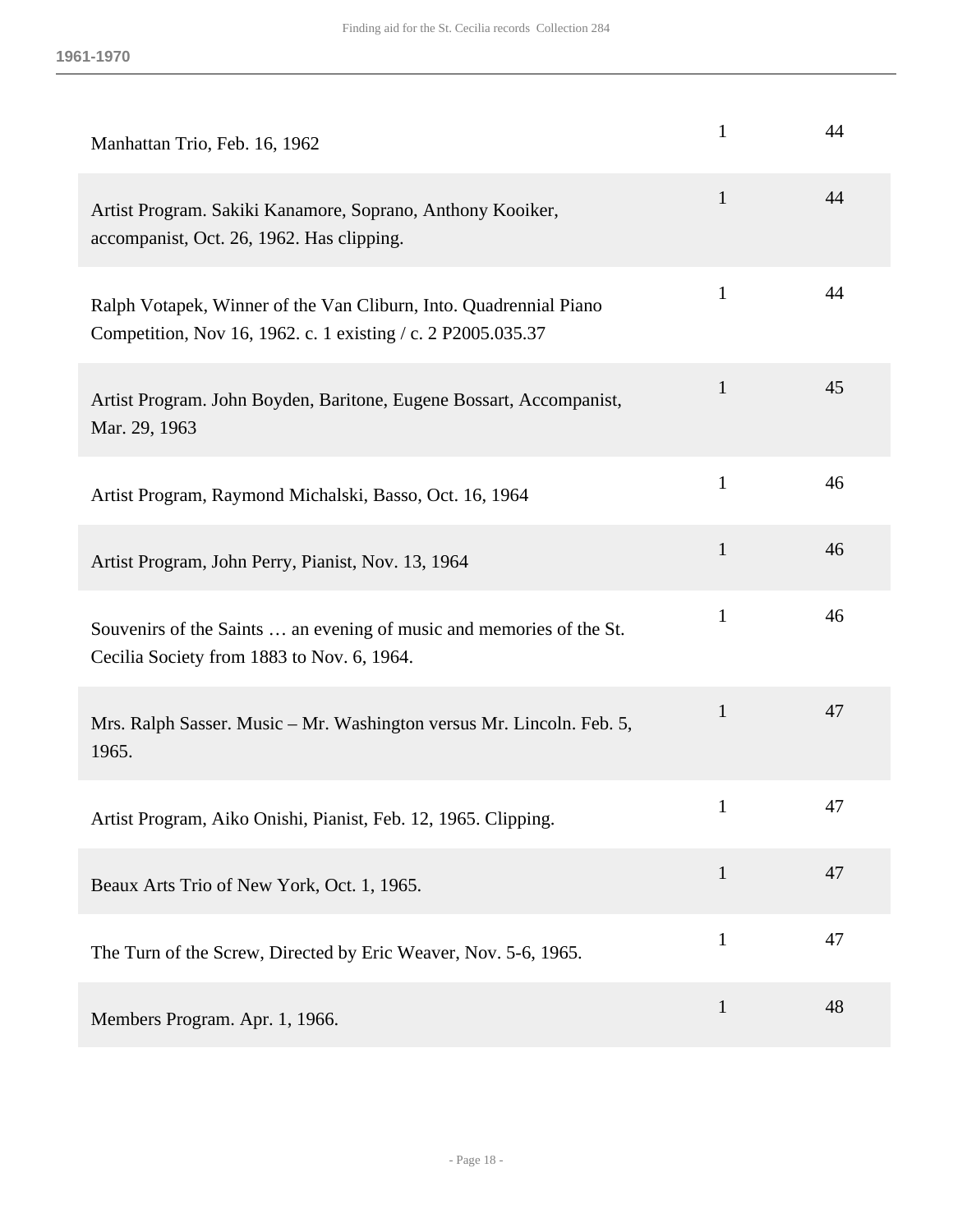| Artist Program. Elizabeth Mannion, mezzo soprano, Fiora Contino, pianist,<br>Oct. 7, 1966                                                                                                    | $\mathbf{1}$ | 48            |
|----------------------------------------------------------------------------------------------------------------------------------------------------------------------------------------------|--------------|---------------|
| Noel Jan Tyl, Bass-Bariton, Mr. Stanton Carter, accompanist, n.d. [1967?]                                                                                                                    | $\mathbf{1}$ | 49            |
| Artist Program, Charles Avsharian, violinist, accompanied by Barbara<br>Nissman, Jan. 20, 1967.                                                                                              | 1            | 49            |
| [Member Program] Mar. 31, 1967                                                                                                                                                               | $\mathbf{1}$ | 49            |
| Univ. of Michigan School of Music, in co-operation with Univ. Extension<br>Service and the St. Cecilia Society. Elizabeth Mannion, mezzo-soprano,<br>Eugene Bossart, pianist. July 11, 1967. | $\mathbf{1}$ | 49            |
| [Member Program] Apr. 5, 1968                                                                                                                                                                | $\mathbf{1}$ | 50            |
| 1971-1980                                                                                                                                                                                    |              |               |
|                                                                                                                                                                                              | <b>Box</b>   | <b>Folder</b> |
| St. Cecilia Junior Symphony, David F. Ellis, Conductor, Cheryl Millard,<br>Soloist. Feb. 6, 1978.                                                                                            | $\mathbf{1}$ | 51            |
| 1981-1990                                                                                                                                                                                    |              |               |
|                                                                                                                                                                                              | <b>Box</b>   | Folder        |
| Guarneri House, Grand Opening Recital, Apr. 25, 1982.                                                                                                                                        | $\mathbf{1}$ | 52            |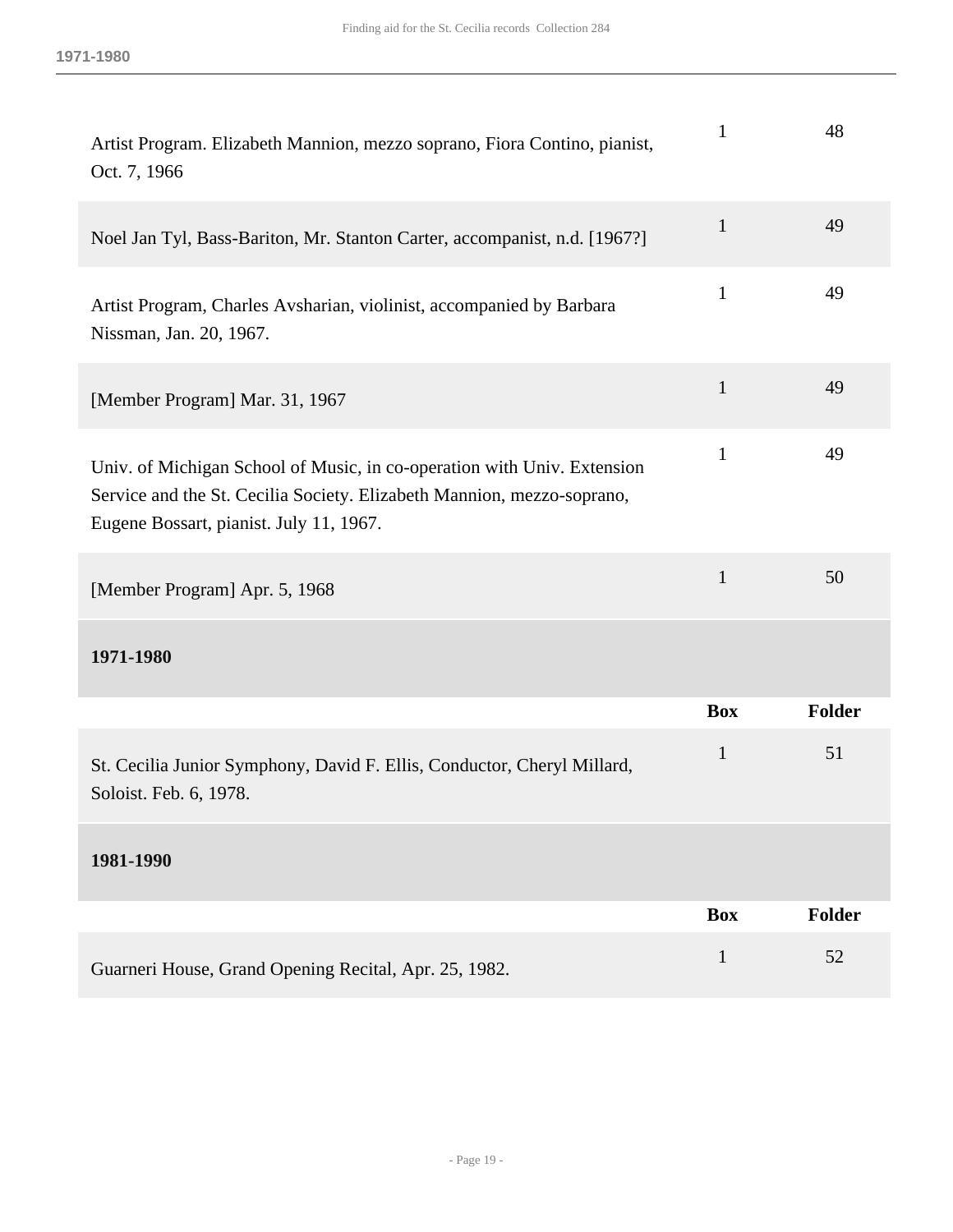| 1985 Ground Breaking Ceremony, June 7, 1985. "Our Second Hundred |  |
|------------------------------------------------------------------|--|
| Years" Includes press release. 1986.328                          |  |

#### <span id="page-19-0"></span>**Series VI. Yearbooks.**

#### **Scope and Contents note**

Some yearbooks were originally cataloged under the call number MKG780.6.Sa. The yearbooks consist of lists of programs, committees, bylaws, active members, and images of members and the building. The 1914-1915 yearbook includes a colored image of the stained glass window designed by New York artist and Grand Rapids native Frederick S. Church.

|                                                       | <b>Box</b>     | Folder         |
|-------------------------------------------------------|----------------|----------------|
| 1893/1895 (2, 1 gift of GR Hist. Society) 00.[1014].1 | $\overline{2}$ | $\mathbf{1}$   |
| 1896/1897 00.[1011]                                   | $\overline{2}$ | $\overline{2}$ |
| 1899/1900                                             | $\overline{2}$ | 3              |
| 1903/1904                                             | $\overline{2}$ | $\overline{4}$ |
| 1907/1908 00.[1010].1                                 | $\overline{2}$ | $\mathfrak{S}$ |
| 1908/1909 00.[1023].1                                 | $\overline{2}$ | 6              |
| 1914/1915 00.[1013].1                                 | $\overline{2}$ | $\overline{7}$ |
| 1916/1917 00.[1016].1                                 | $\overline{2}$ | 8              |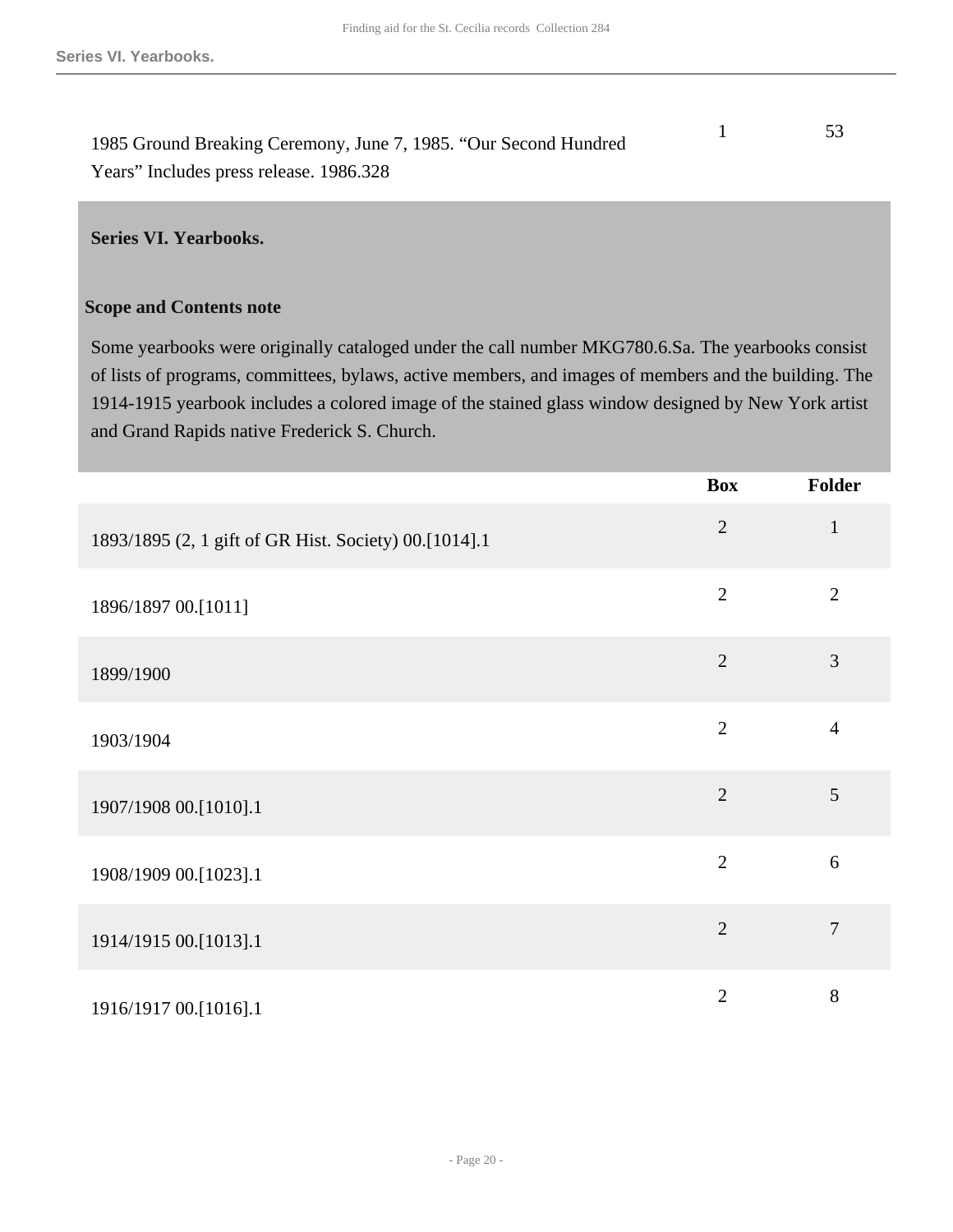| 1917/1918 00.[1017].1 | $\overline{2}$ | $8\,$          |
|-----------------------|----------------|----------------|
| 1918/1919 00[1018].1  | $\overline{2}$ | $8\,$          |
| 1919/1920 00.[1012].1 | $\overline{2}$ | $\mathbf{9}$   |
| 1925/1926 00.[1006].1 | $\overline{2}$ | $10\,$         |
| 1926/1927 00.[1019].1 | $\overline{2}$ | $11\,$         |
| 1927/1928 00.[1020].1 | $\overline{2}$ | $11\,$         |
| 1928/1929 00.[1021].1 | $\overline{2}$ | $11\,$         |
| 1929/1930 00.[1022].1 | $\overline{2}$ | $11\,$         |
| 1930/1931 00.[1015].1 | $\overline{2}$ | 12             |
| 1942/1943 00.[1024].1 | $\overline{2}$ | 13             |
| 1961/1962             | $\mathfrak{Z}$ | $\mathbf{1}$   |
| 1962/1963             | $\mathfrak{Z}$ | $\mathbf{1}$   |
| 1963/1964             | 3              | $\mathbf 1$    |
| 1964/1965 (2)         | 3              | $\overline{2}$ |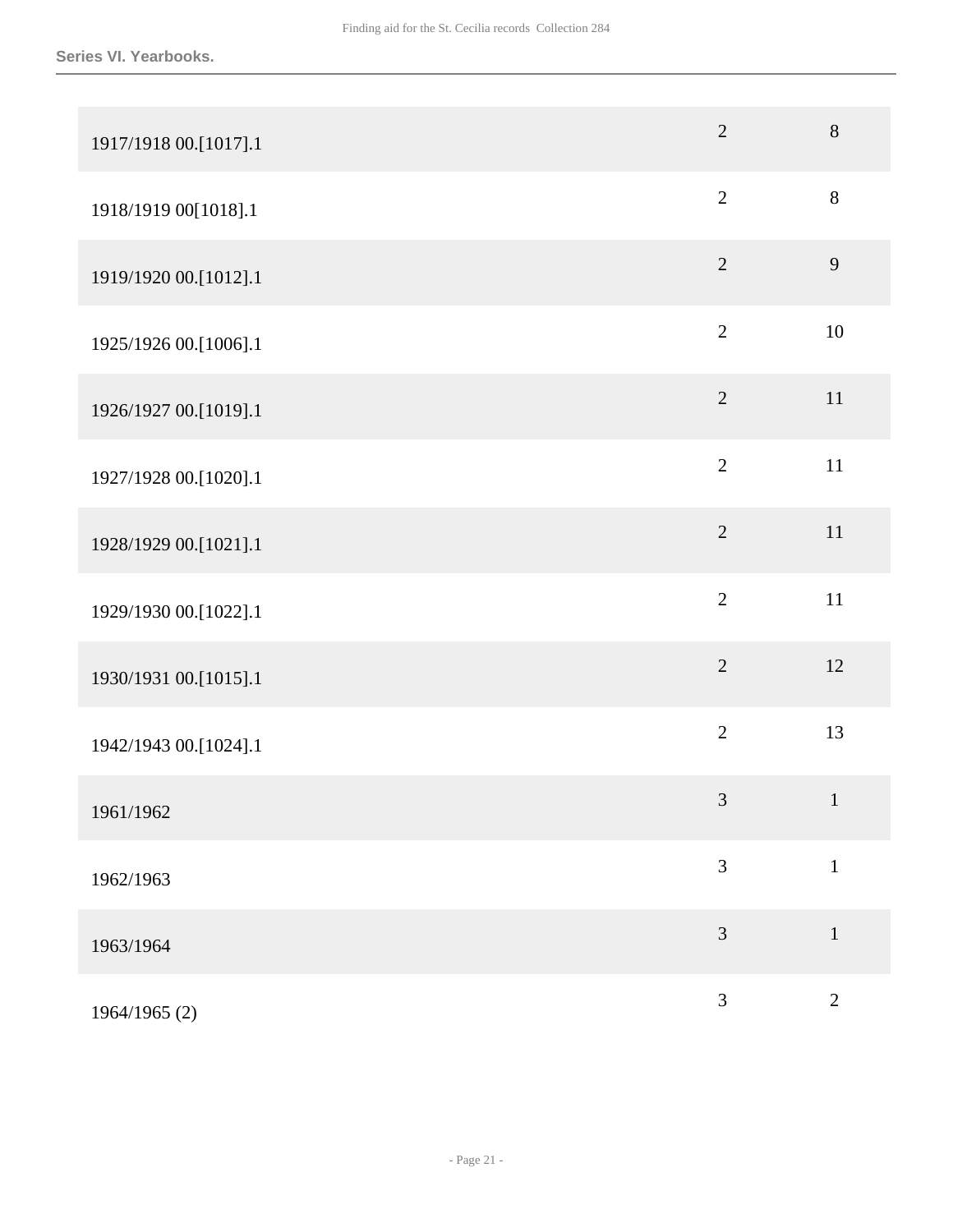| 1965/1966 | $\mathbf 3$ | 3 |
|-----------|-------------|---|
| 1966/1967 | ر           | 3 |
| 1967/1968 |             | 3 |

## <span id="page-21-0"></span>**Series VII. Related Organizations**

### **Scope and Contents note**

This series includes the program of the 50th convention of the Michigan Federation of Music Clubs in 1967 and Grand Rapids Symphony Orchestra programs ranging from 1953 to 1969.

|                                                                                                                                                              | <b>Box</b> | Folder         |
|--------------------------------------------------------------------------------------------------------------------------------------------------------------|------------|----------------|
| 50th Convention of the Michigan Federation of Music Clubs, Apr. 27-29,<br>1967, Pantlind Hotel and St. Cecilia Building. Cover graphic by Dennis<br>Sirrine. | 3          | $\overline{4}$ |
| <b>Grand Rapids Symphony Orchestra</b>                                                                                                                       |            |                |
|                                                                                                                                                              | <b>Box</b> | Folder         |
| 25th Season, 1953-54 programs                                                                                                                                | 3          | 5              |
| 26th Season, 1954-55 programs                                                                                                                                | 3          | 5              |
| 28th Season, 1956-57 programs                                                                                                                                | 3          | 5              |
| 30th Season, 1958-59 programs                                                                                                                                | 3          | 5              |